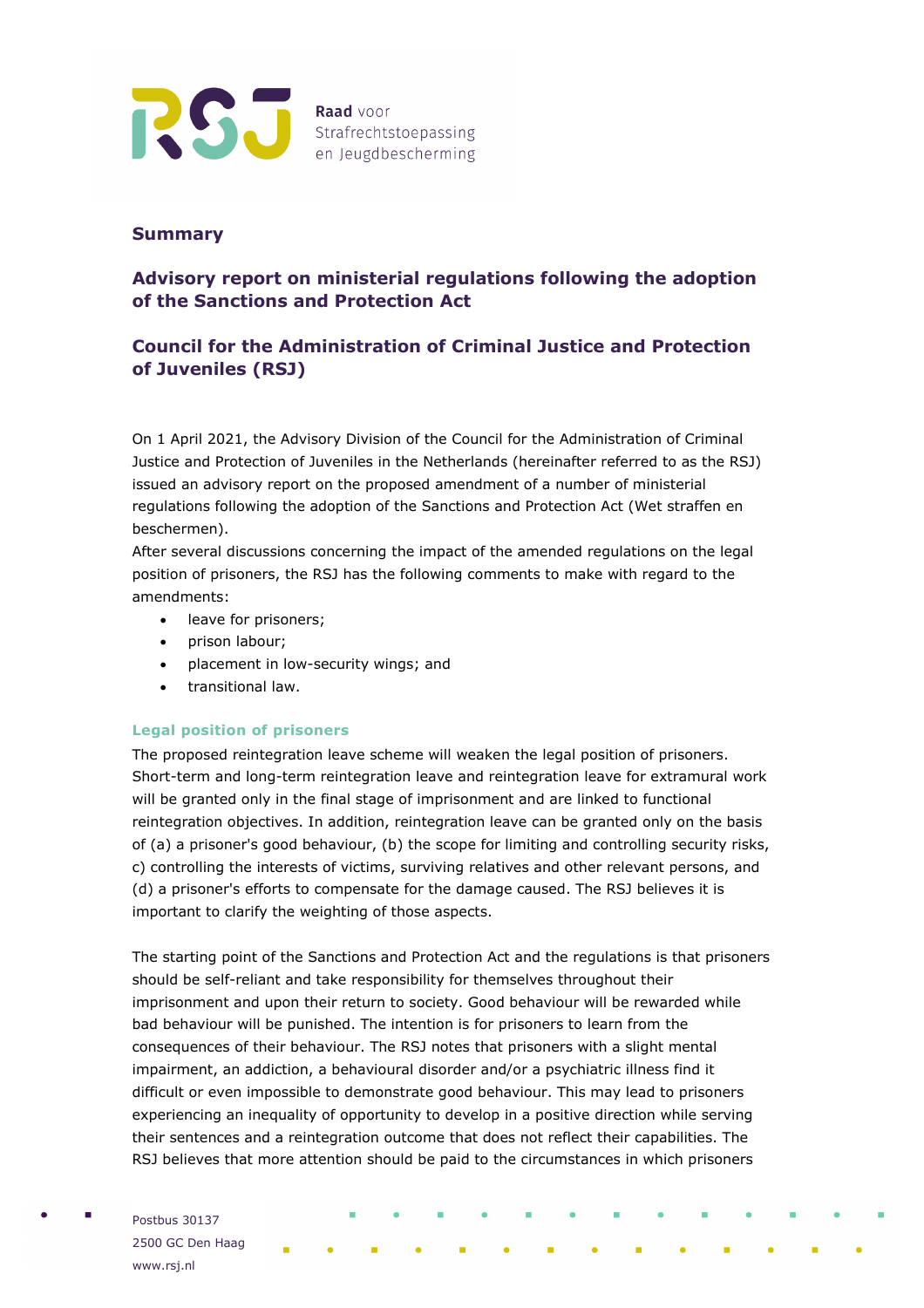display undesirable behaviour and to introducing the necessary changes. This may mean having to adjust the treatment/counselling received by prisoners and/or having to deal with addictions, disorders or illnesses. Proper screening for slight mental impairment, addictions, behavioural disorders and psychiatric illnesses among prisoners is therefore essential. In addition, the RSJ recommends that staff receive training to equip them with the knowledge and skills needed to assess the behaviour of prisoners with disabilities, addictions and/or disorders.

## **Leave for prisoners**

#### *Short-term reintegration leave*

The RSJ believes that prisoners who spend six weeks or less in prison should also be given the opportunity to arrange practical matters for their reintegration while imprisoned.

According to the Explanatory Memorandum to the Sanctions and Protection Act, prisoners who are not eligible for placement in a prison programme or conditional release may in fact qualify for short-term reintegration leave. This is leave granted solely to allow practical matters to be arranged. However, these exceptions have not been included in the draft regulation. The RSJ recommends the inclusion of this particular exception.

## *Reintegration leave for extramural work*

Prisoners carrying out extramural work but who are taken off the programme because of their behaviour will be ineligible for reintegration leave for extramural work for a period of three months. The RSJ recommends that a maximum period of three months be applied so that the necessary and desirable action can be assessed on an individual basis.

#### **Prison labour**

According to the draft Regulation on prison labour, prisoners do not have to be offered any work during the first two weeks of their imprisonment. The same applies during the first eight weeks of imprisonment for detainees. The RSJ recommends that those groups should generally also be offered work to provide them with structure and a daily routine.

At present, the main focus is on physical impairments when it comes to allocating work and carrying out medical examinations to identify incapacity for work. However, psychiatric and psychosocial problems should also be routinely included.

## **Placement in low-security wings**

The RSJ recommends that clarity be provided as to how the new scheme for the placement of prisoners in low-security wings compares with the various ongoing pilots, such as the Huis van Herstel project five-year pilot.

## **Transitional law**

It is unclear whether prisoners who are already being held in a low-security wing will be allowed to remain there under the transitional law. If this is not the case, the RSJ believes that a smooth transitional arrangement should apply to them.